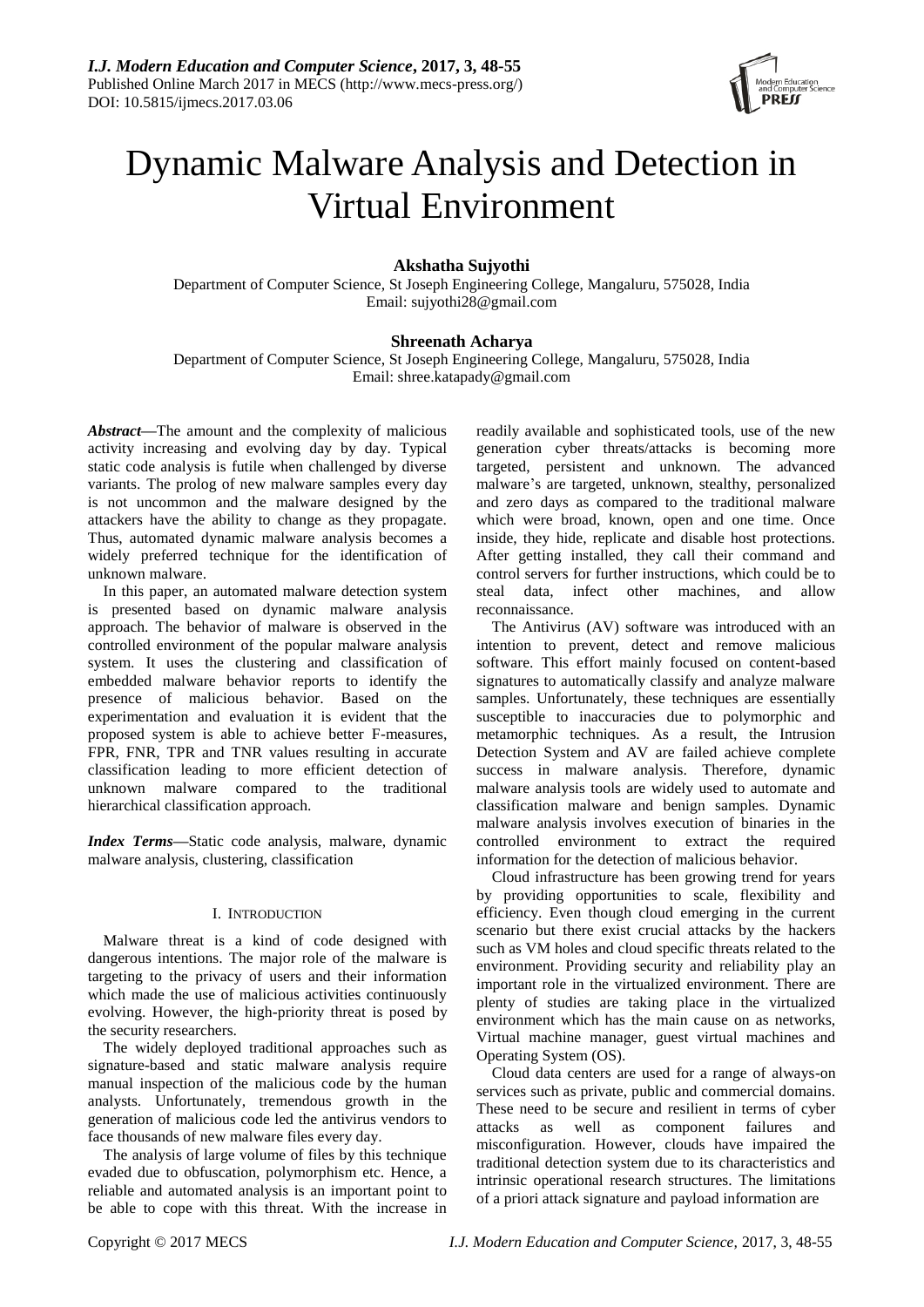overcome by making use of dynamic features such as per-flow meta-statistics as derived from the packet header and volumetric information (i.e. counts of packets, bytes, etc.). In this way, dynamic analysis plays an important role in cloud infrastructure.

Against this background, here in this paper, a framework is proposed for malware behavior analysis based on virtualization techniques. The detection of malware files in the cloud computing environment using the machine learning approaches is achieved. The main contribution is in the decrement of the False Positive rate which incorrectly classifies malicious files.

The paper is organized as follows: Section II describes the related works with the specifications of system vulnerabilities and malwares in virtualized environment, followed by the System Architecture in section III. Section IV depicts the implementation of the system with detailed descriptions about each and every module by the usage of clustering and classifications algorithm. Section V presents the experiments, results and evaluations followed by the conclusion in section VI.

## II. RELATED WORKS

Malware authors have generated several ways to detect the presence of malware analysis systems but dynamic malware analysis overcome most of the hackers techniques such as evasion, obfuscation, polymorphism etc.

Several online tools available today are relying on dynamic analysis techniques that generate reports which are the human understandable format. The analysis system is required to have an appropriate representation for malware, which is then used for classification either based on similarity measure or feature vectors. However, a large number of new malware samples arriving at antivirus vendors every day require an automated approach so as to limit the number of samples that require close human analysis. Several Artificial Intelligence techniques, particularly machine-learning based techniques have been used in the literature for automated malware analysis and classification. The different works carried out by the authors are discussed below.

Watson et al. [1] pointed out an online cloud anomaly detection system with the usage of one class support vector machine. One class SVM formulation is used at the hypervisor level with utilizing features at both system and network level. Security and resilience are major roles in the cloud infrastructure hence cloud should be able to react to the unknown threats generating in the real world. The proposed method involves anomaly detection methods to overcome the detection of unknown threats. The novel approach used here is the one class support vector machine helps in utilization of feature to identify the malicious aspect at the hypervisor level. The virtual machine used in the experiment uses per VM methods to perform the analysis which helps in detection of malwares.

Bayer et al. [2] presented a scalable clustering approach that identifies and clusters malware. Extended ANUBIS system is used with taint tracking for analyzing the behavior. The limiting factor of this approach is trace dependence. Another issue is dynamic data tainting; so the malicious binary could be injected. Some malware triggers only during some actions or events such as setting up time to explore etc. these forms major limitation for this framework. The evasion techniques are also not avoidable in this approach which is again a disadvantage.

Syarif et al. [3] pointed out the analysis of static and dynamic malware approaches. The static method is achieved without running system whereas dynamic while running. This paper highlights the major pros and cons of each technique with the different usage of it.

The static approach uses manual inspection which fails due to evasion, obfuscation and polymorphism techniques. Meanwhile, advanced static approach provides better result with the more specific details about the malicious programs. The basic dynamic analysis gives DLL infections to the system which basically gives the information about the actions of malware. Whereas, advanced dynamic malware analysis approach gives more severe actions made by the malicious code in the system such as turning off firewall etc. The integration of these two approaches results in the better solution to the detection of malware activities.

Lorenzo et al. [4] proposed a behavior-based framework for malware analysis. It improves behavior based analysis for suspicious programs allowing endusers to get the secure environment which makes them feel executing directly on the former environment. The system calls are used between security lab and potential victim programs. The behavior of malware is analyzed here.

Lakshmanan et al. [5] implemented a framework by using texture analysis method which is resilient to packing strategies and robustly classify large malware corpus. The method is flexible to packing services and classifies malware robustly.

The texture analysis is based on the images obtained during the execution of malicious codes. These images are used to represent the behavior of the malware used in the similarity measures which is useful in the process of malware classification. Compared to all the other existing dynamic approaches related to the malware analysis the texture analysis gives best result. The limitations are due to the dissimilarities of images within single family and variants of same malware.

Dilung et al. [6] presented a comparative framework with the introduction of BareCloud concept which increases the rate of detecting evasive malware but further improvement can be achieved introducing richer filesystem-level event traces.

The BareCloud make use of hierarchical clustering approaches which bitterly classifies malwares into different clusters based on the features selected. The experimental result gives the greater performance as compared to the other methods and techniques. Testing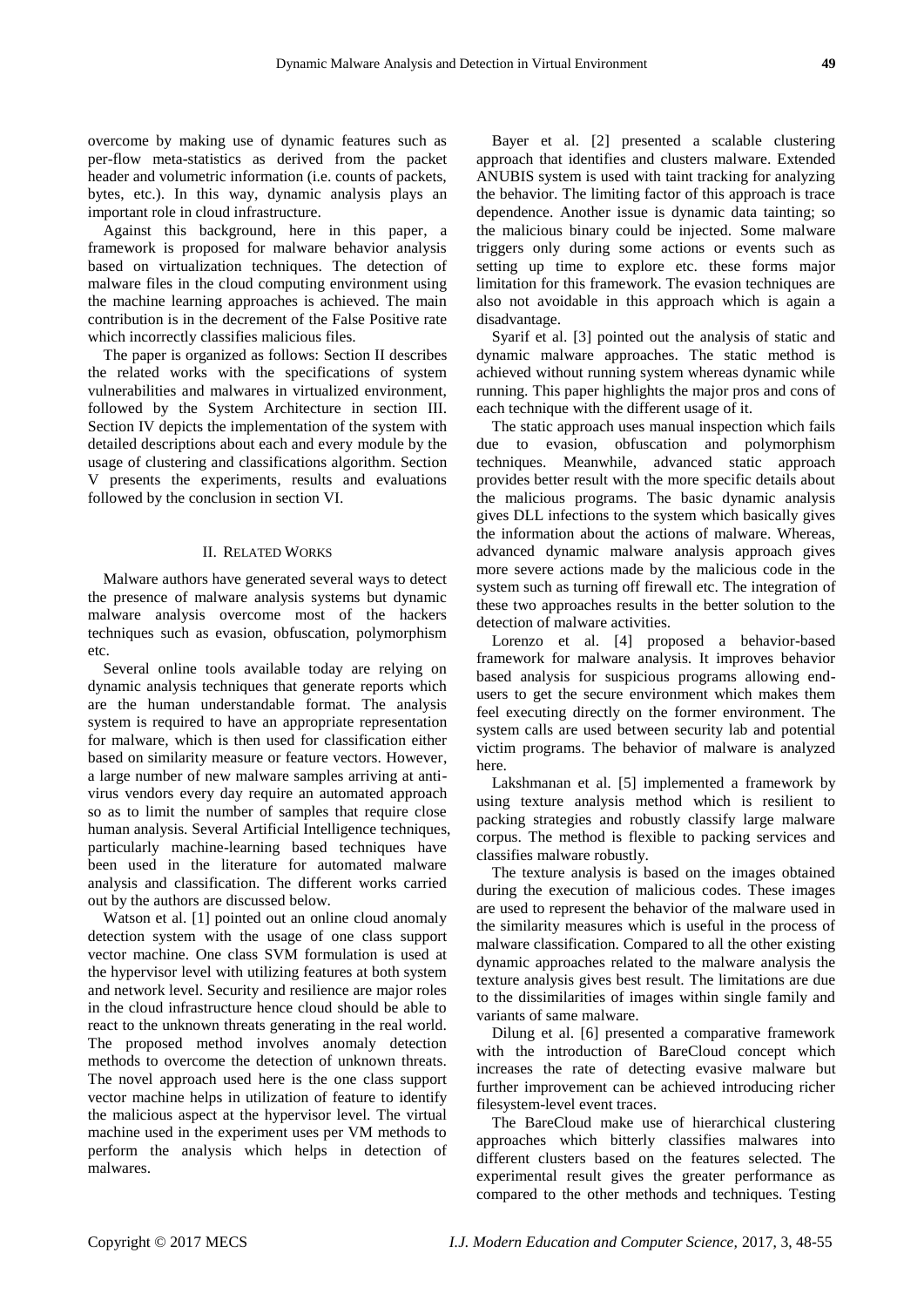over the large number of malware samples helped to differentiate the performance and accuracy amongst other readily available tools.

Dilung et al. [7] developed an automated technique called MALGENE for extracting analysis evasion signature. Malgene makes use of bioinformatics algorithms which locates evasive behavior automatically in the form of system calls.

Data mining approaches are used to determine the data events and call events to identify the behavior of the malware. These results are helpful in the construction of evasion signature, which is useful in the analysis of malware. System call alignment with parameter selection is major methods used in this approach. The experiment is carried out with different levels such as hypervisor and emulation.

Philip O'Kane, et al. [8] proposed approach for detecting malware using the N-gram analysis techniques. It uses the structure of the program by considering the characters, strings and bytes. The experiment represented in this paper uses operational code (opcode) density histogram obtained during the dynamic analysis. A reference model is created using support vector machine that is used to evaluate feature reduction methods. However, the connections between features are complex therefore usage of simple filtering approaches is not viable. To provide better result the experiment uses Eigen subspace analysis method.

Konrad et al. [9] proposed an automated analysis framework which makes use of prototype based feature vectors to cluster and classify the malware samples. The main contribution from the author is to detect unknown malware with reduced runtime. The proposed framework involves clustering, classification and incremental analysis to perform the dynamic malware analysis. As mentioned earlier most of the paper had the limitations with larger dataset. Here, the usage of incremental analysis reduced the runtime for the larger amount of data.

## *Vulnerabilities*

Overviews of vulnerabilities which are commonly used by the malware are given in this section. Malware mainly exploits vulnerabilities in operating system design, in applications or in versions of browser plugins. The insecure design of the system can lead to the weak points wherein hackers can able to insert their code easily. Shared Resources and services are provided by the server to clients in the network which is also a point to allow attacks such as denial of services etc.

## *Malware's in Virtualized Environment*

Virtualization has been a growing trend for years, offering opportunities for scaling, efficiency and flexibility. Despite the end users benefitted by cloud services it also comes with different threats such as holes on virtual machines (e.g. rootkit attacks on virtual machines); mutated cloud- specific Internet-based attacks that aim to compromise cloud networks (e.g. malware and DDoS attacks on cloud services). Therefore, security

and resilience are playing important roles. A number of studies have addressed aspects of cloud security [16] [17] [18] at different levels such as network, hypervisor, guest VM and Operating System (OS).

## III. SYSTEM ARCHITECTURE

The main goal of the proposed system is to detect malware in an automated way by reducing the rate of false identification of malware. The use of dynamic malware analysis is to detect the presence of malicious behavior. The system firstly captures the execution traces, thereby identifying the malicious trace.

The architectural view of the proposed system is depicted in the fig. 1 which mainly consists of analysis module and the classification module. Analysis module mainly does the preprocessing tasks such as generating data suitable for the classifier tool. Whereas, classification modules deal with the preprocessed data to perform the proper classification in order to differentiate each sample into its corresponding neighbors.



Fig.1. Basic System Architecture

The main goal of the proposed system is to detect malware in an automated way by reducing the rate of false identification of malware. The use of dynamic malware analysis is to detect the presence of malicious behavior. The system firstly captures the execution traces, thereby identifying the malicious trace. The architectural view of the proposed system is depicted in the fig. 1 which mainly consists of analysis module and the classification module. Analysis module mainly does the preprocessing tasks such as generating data suitable for the classifier tool. Whereas, classification modules deal with the preprocessed data to perform the proper classification in order to differentiate each sample into its corresponding neighbors.

#### *A. Analysis Module*

The preprocessing of malware analysis is the execution of malicious traces in the instrumented environment. Here, wild used frameworks Anubis and Cuckoo sandbox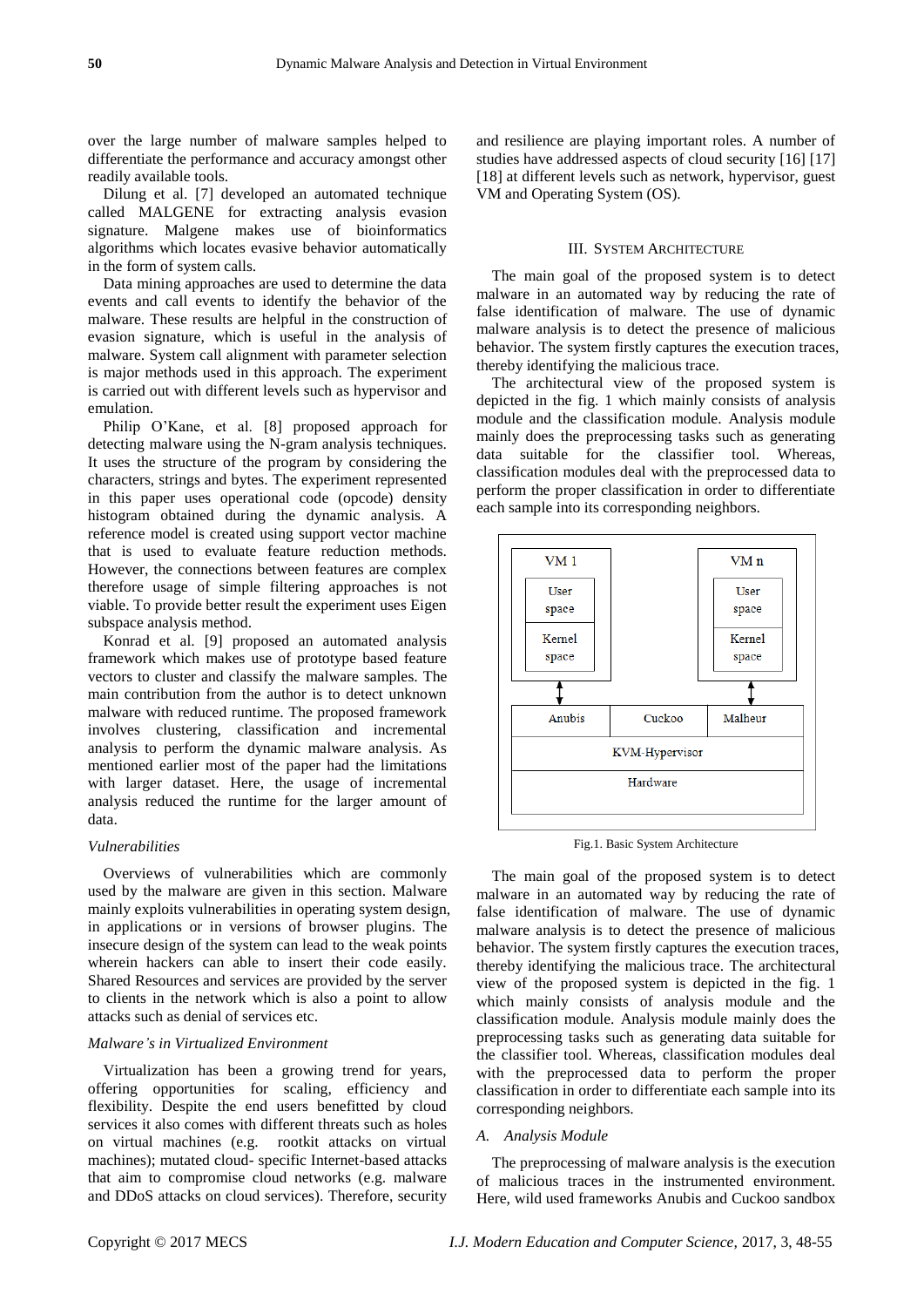are used to generate the behavioral reports of the malware and benign samples. These frameworks run on top of the KVM-hypervisor to avoid causes of execution to the host machines. The purpose of preprocessing step is to select the most interesting samples which are likely to have malevolent behavior. These preprocessed malware samples are then fed to the dynamic malware analysis tools used to identify the presence of malicious behaviors.

## *B. Classification Module*

Malware identification is achieved through the classification of malware which is done using the Malheur tool. The reliable and accurate classification of malware will result in the effective detection of malware with the use of novel techniques described in the further sections.

### IV. IMPLEMENTATION

The purpose of protection and resilience plays a major role to make use of dynamic malware analysis in cloud computing environment. To identify the presence of malicious code the sample must be executed and traced out the features which match the characteristics of malware samples. The system uses following methodologies to carry out the experiment.

#### *A. Collection Of Samples*

A set of malware binaries is collected from large malware repository namely Virusshare [10]. The input the framework is grouped into the training dataset and testing dataset. A number of known samples are listed under training dataset which is used to train the machine to understand the features of the malicious code. The testing dataset consists of unknown samples which have to be classified according to the malware characteristic.

#### *B. Generated Report*

Once the sample is labeled using some antivirus vendor such as virustotal initially known samples are executed in the sandbox to extract the behavior of the malware. The execution trace of the malicious code is captured with respect to system, network, file, registry activities. The generated report with all these information will be useful in the classification and detection of malware.



Fig.2. Flow diagram showing overall activities of the system

#### *C. Embedding behavior*

The raw behavioral report is not suitable for the classification process hence it must be converted to the effective format which reduces the load to the algorithms. Firstly, the system calls are converted to the MIST [19] format which consists of system call with its corresponding attribute values. MIST enables a significant characterization of behavior. Yet, this representation is inappropriate for the efficient analysis of the malware samples, as these works on vectorial representation.

The embedding of a report into vector form with instruction q-grams involves set of instruction with a fixed length of instruction pattern. It can be best explained with (1).

$$
S = \{ (a_1, \ldots, a_q) \mid a_i \in A \text{ with } 1 \le i \ge q \}
$$
 (1)

Where, S denotes the set of all q-grams and A denotes the set of all possible instructions. The measures of A and S may vary based on the different MIST level. A report can be embedded in the Vector space |S| making use of embedded function which acts as a pointer to the q-gram in the instruction set. Equation (2) represents the embedding function which is useful in the embedding of reports.

$$
\varphi(x) = (\varphi_s(x))_s \in_S \text{ with } \varphi_s(x)
$$
  
=\n
$$
\begin{cases}\n1 & \text{if report } x \text{ contains } q - \text{grams} \\
0 & \text{otherwise}\n\end{cases}
$$
\n(2)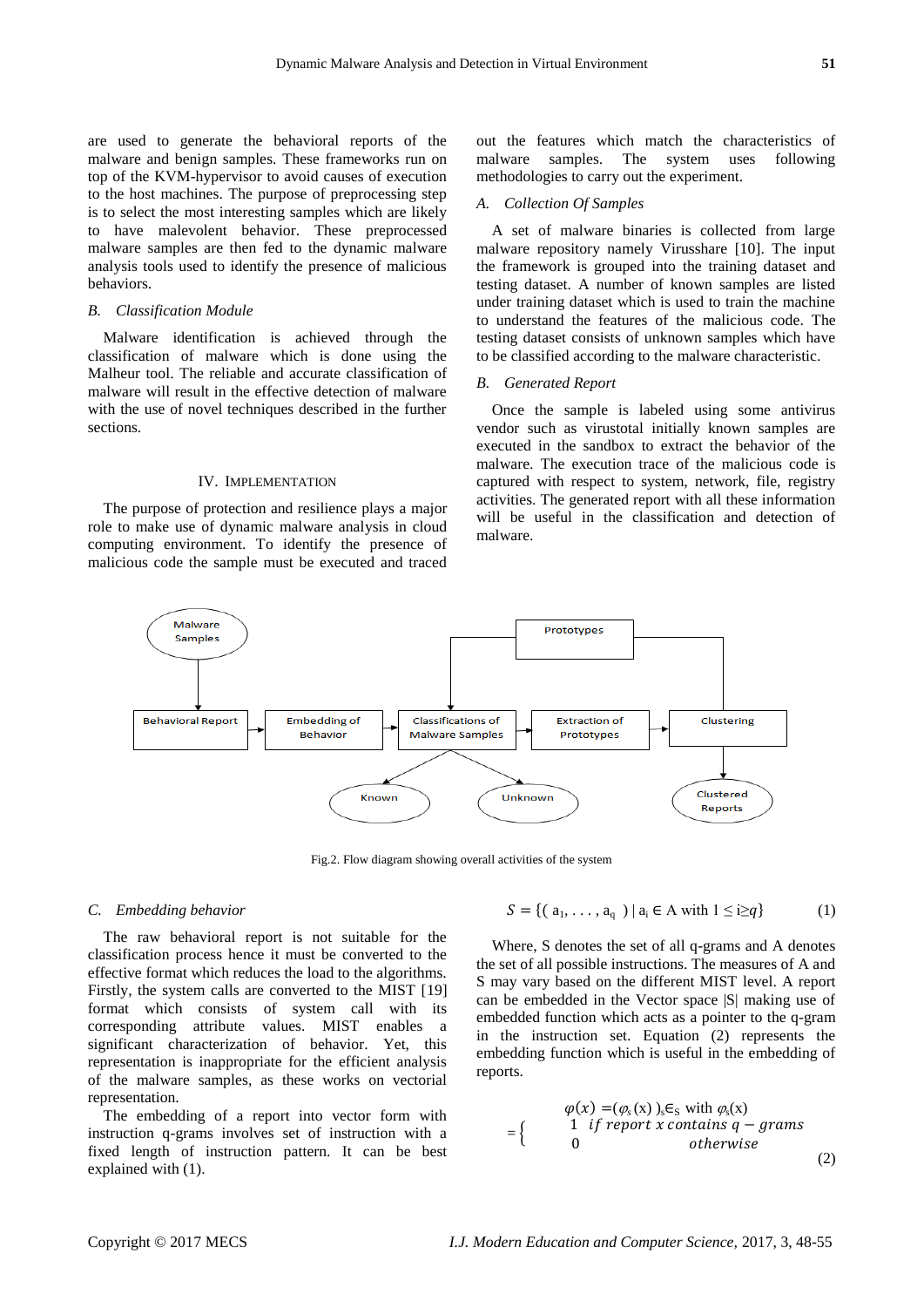## *D. Distance Matrix*

The embedded reports are compared with each other to compute distance matrix using Euclidian Distance formula. It compares behaviors of reports and the value ranges from 0 to  $\sqrt{2}$  where 0 represents similar behavior.

## *E. Clustering and Classification*

The conduct of the produced report is separated and utilized for the further steps, for example, clustering strategy. Machine learning methodologies are helpful in the analysis of behavioral reports including the methods such as "*clustering of behavior"* and "*classification of behavior"*.

Clustering and classification for analysis of malicious behavior with the use of hierarchical clustering and SVM approach [9] are used. Initially, a report is chosen as a prototype, randomly or fixed. Using this prototype the malware embedded reports are clustered. The clustering of embedded reports partitions the given data into meaningful groups namely the clusters. Every cluster split a common characteristic for each object within it whereas it varies from other clusters. It helps in the finding of the characteristics to the unknown malware data for the larger amount of samples.

The clustering algorithm mentioned here represents the flow of control between the prototype generation and comparison with the embedded reports. The initial point of taking one report as a prototype and comparing with the other reports, results in the nearest neighbors having similar values together. However, this helps in the generation of clusters.

## **Algorithm for Clustering:**

- 1. **Initialize** by considering each prototype as a cluster
- 2. Iteratively find and merge the close pair of clusters
- 3. **While** (min(distance)  $< d_c$ ) (i.e., the Maximum distance between Individuals) **do**

 **Cluster** the nearest prototypes  **Update** distance using complete linkage

4. **for**  $(x \in$  reports )

 **do**

 **Assign** nearest prototypes to x  **Reject** Clusters with lesser than minimum members

The machine learning concept helps system to learn the features of the malware at the time of clustering. The traces of characteristics are saved and used for the classification method. The procedure is used further in the detection of unknown classes of malware by making use of the prototypes obtained in the preliminary steps.

Classification of unknown malware will require proper identifications of the given features in the behavioral pattern which is achievable using clustering and classification methods but it is limited as the process is a batch process. Therefore, the incremental analysis

method uses already classified behavioral report with the stored prototypes with a new behavioral report of unknown malware. The generation of malware increasing this method helps to perform classification by reduced runtime.

The classification algorithm given below is used in the classification of embedded reports into unique clusters. Classification results in the clear differentiation of malware into its similar behaviors of malware. This is useful in the identification of malware traces.

## **Algorithm for Classification:**

- 1. **for**  $x \in$  reports **do**
- 2. **Determine** the nearest prototype in the training data
- 3. **If** (nearest prototype is within the radius  $d_r$ ) (i.e., the Radius of a cluster),

 **Assign** reports to the particular cluster

**else**

**Reject** as unknown

## V. RESULT ANALYSIS

The experiment involves two set of data such as training and testing. Firstly training samples are given to the algorithms for learning the different features of malware samples. It is carried out in the controlled environment such as a sandbox. The execution traces are collected in the form of a textual report. However, the dynamic analysis of these malware samples in the sandbox gives descriptive details about the actions took place during the analysis, clearly depicting the different aspects such as network, file system, registry and so on activities.

| <b>Malware</b><br><b>Name</b> | R | F | P  | s  | N  |
|-------------------------------|---|---|----|----|----|
| <b>QQFarmer</b><br>.exe       |   |   |    | ✓  | 3Ł |
| cb2b90bfa3<br>.exe            | ✓ | ✓ | x  | x  | ✓  |
| cb2c1bc00a<br>.exe            |   | ✓ | 3c | ✓  | 3Ł |
| cb5aab8b5f<br>.exe            | ✓ |   | ✓  | x  | x  |
| test360343<br>.exe            |   | ✓ | 3c | ✓  | 3£ |
| cb5def4900<br>.exe            | ✓ |   | x  |    |    |
| cb3daa9c3a.ex<br>e            |   |   |    | 3Ł | 3Ł |
| <b>VirusShare</b><br>.exe     | ✓ | ✓ | x  |    | ✓  |

Fig.3. List of system activities from Anubis sandbox

A number of input samples are executed in the sandbox environment and the reports are listed. The analysis time required by the execution of different volumes of samples is compared by taking time as a measure.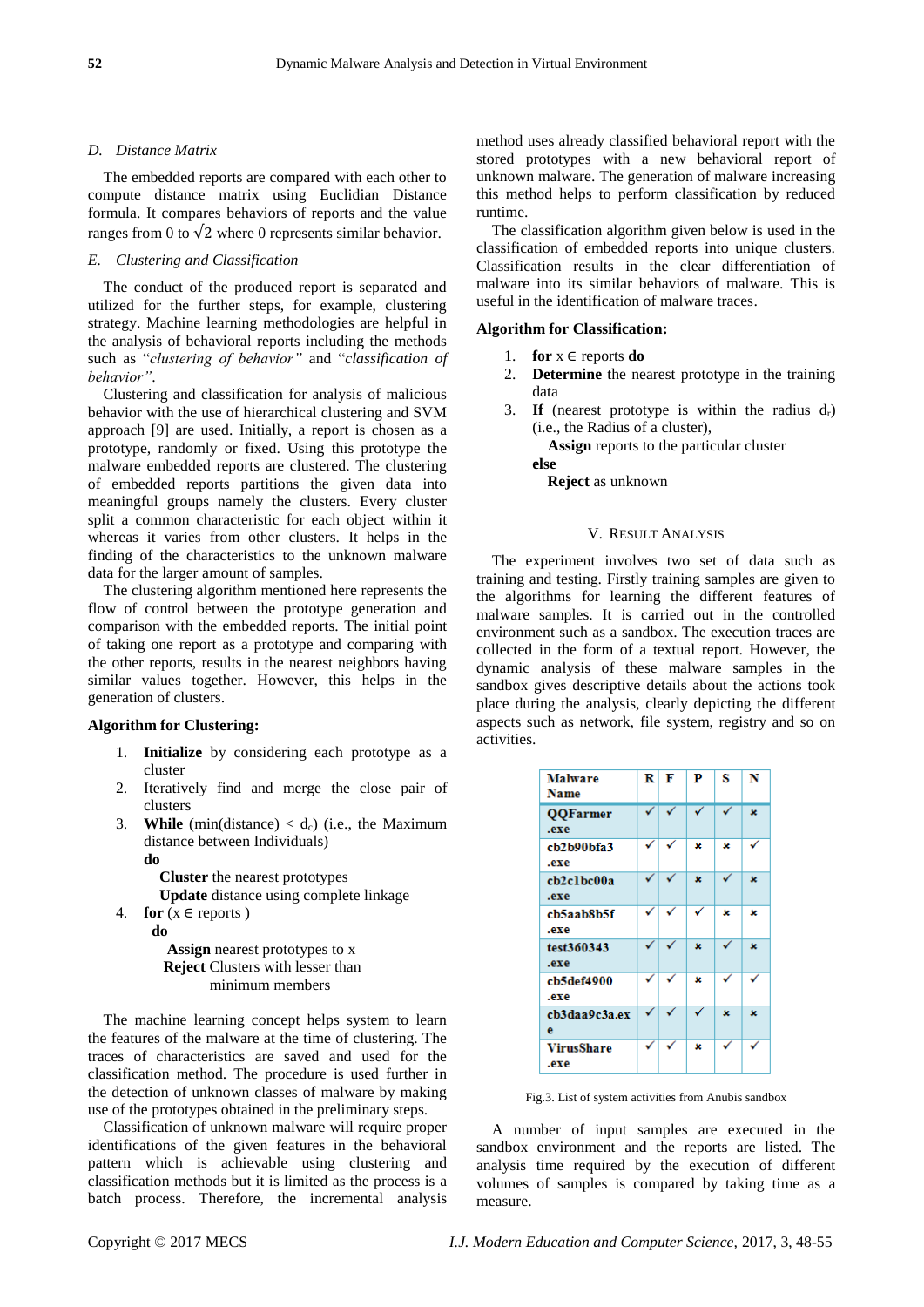

Fig.4. Execution time for files in Anubis framework

The time required for the execution of malware files in Anubis framework is shown in the graph which clearly indicates that even if the size is large it requires greatly less amount of time for execution.

## *A. Evaluation*

The evaluation of components used in the proposed method namely extraction of prototypes, clustering and classification is checked first to see the performance of the framework. In order to achieve this precision and recall, metrics are used.

The precision P defines "how well individual clusters agree with malware classes" and the metric recall R compute "to which extent classes are scattered across clusters". Formally, these two parameters for the number of clusters C and a group of malware classes Y are defined as

$$
P = \frac{1}{n} \sum_{c \in C} #_{\text{C}} \quad \text{and} \quad R = \frac{1}{n} \sum_{y \in Y} #_{y} \tag{3}
$$

Where, #c is the biggest number of reports in cluster c which share same class and #y the biggest number of reports labeled y inside one cluster. However, an experimental setup is done for maximizing precision and recall. The entire performance measure for the evaluation is considered and defined as F-measure,

$$
F = \frac{2.P.R}{P+R} \tag{4}
$$

This combines precision and recall. A great detection of classes yields  $F = 1$ , whereas either a low precision or recall result in a low F-measure.

Table 1. Comparison of clustering methods

| <b>Clustering Method</b>       | <b>F-measure</b> |  |  |
|--------------------------------|------------------|--|--|
| Proposed Method with MIST 1    | 0.950            |  |  |
| Proposed Method with MIST 2    | 0.953            |  |  |
| <b>Hierarchical Clustering</b> | 0.881            |  |  |

Table 2. Comparison of classification methods

| <b>Classification method</b> | ${\bf F}_{\bf k}$ | F.    |
|------------------------------|-------------------|-------|
| Proposed Method with MIST 1  | 0.981             | 0.967 |
| Proposed Method with MIST 2  | 0.972             | 0.954 |
| SVM with text feature        | 0.807             | 0.564 |

Results for the relative valuation of proposed approaches are shown in Table 6.2 and 6.3 taking Fmeasure as a major performance metric. The analysis of the components in the framework gives the best result for the related methods. The "prototype-based clustering" gives an F-measure =  $0.95$  for MIST =1 and 0.936 for MIST= 2. For unknown it reached F-measure is 0.96.

Finally, the evaluation of performance metrics such as TPR, FPR, TNR, and FNR are measured. These metrics compares the number of given samples with the number of output reports which results in the correct identification of malware samples. Following formulas are used to calculate these measures:

$$
FPR = \frac{n_{\text{ben}\to\text{sus}}}{n_{\text{ben}\to\text{sus}} + n_{\text{ben}\to\text{ben}}}
$$
(5)

$$
FNR = \frac{n_{\text{sus}\to \text{ben}}}{n_{\text{sus}\to \text{sus}} + n_{\text{sus}\to \text{ben}}}
$$
(6)

$$
TPR = \frac{n_{\text{sus}\to\text{sus}}}{n_{\text{sus}\to\text{ben}} + n_{\text{sus}\to\text{sus}}}
$$
(7)

$$
TNR = \frac{n_{\text{ben}\to\text{ben}}}{n_{\text{ben}\to\text{sus}} + n_{\text{ben}\to\text{ben}}}
$$
(8)

The use of TPR, TNR, FPR and FNR helps in determining the rate of correct classification of given samples. The reduction in the FPR rate increases the efficiency of the given approach. As shown in the Fig. 5 the rate of FNR is gradual decreased and TPR has obtained high rate representing the good classification



Fig.5. Comparison of Performance metrics

Copyright © 2017 MECS *I.J. Modern Education and Computer Science,* 2017, 3, 48-55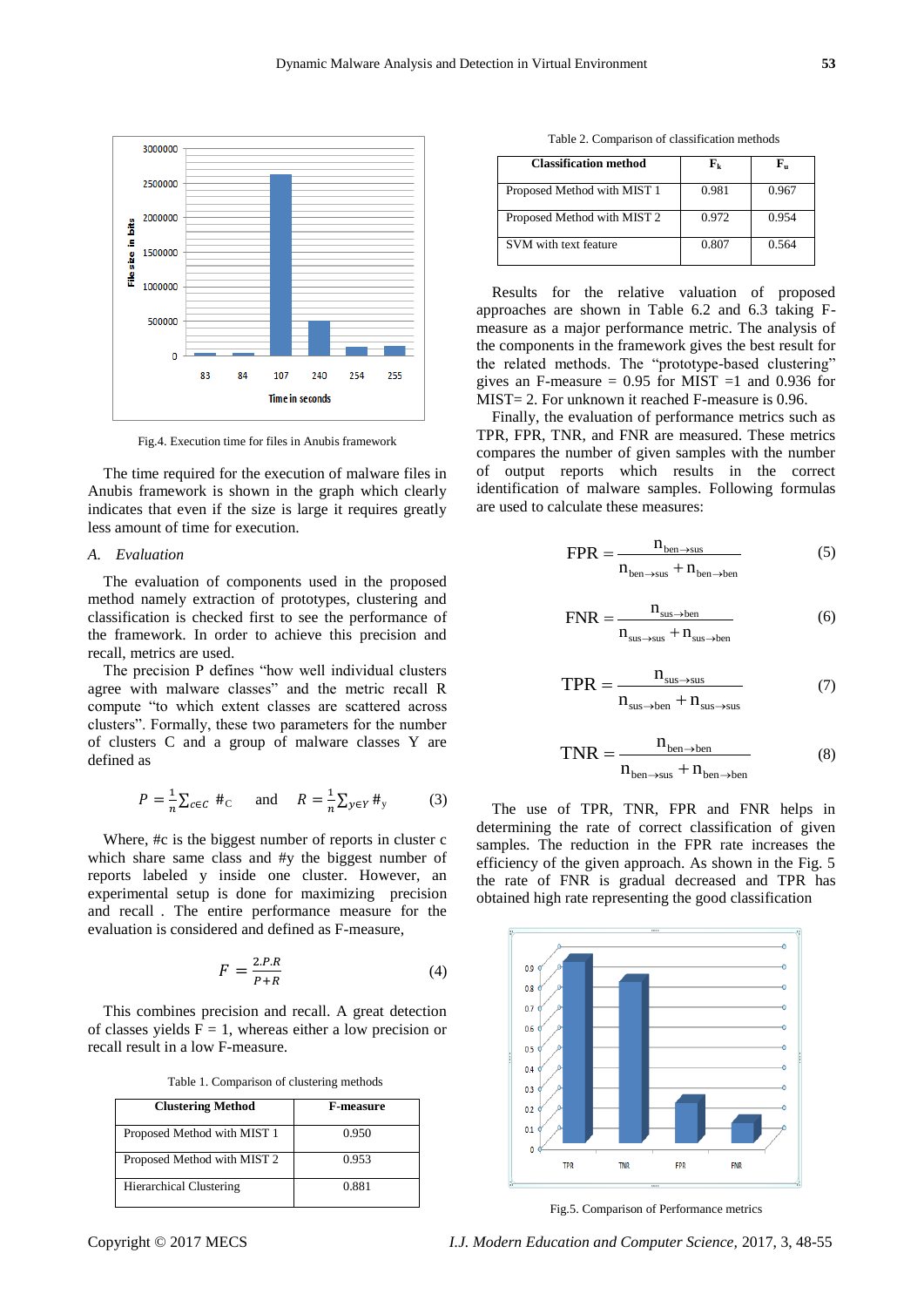rate. Therefore, this study has given a good result in terms of classification and identification of malware.

The performance can be maintained same with a large number of datasets as there is the usage of preprocessing and filtering. However, the algorithm performs well with the large datasets and also the usage of incremental analysis i.e. comparing the rejected data again with the prototypes results in the classification of unknown malware as well.

## VI. CONCLUSION AND FUTURE SCOPE

Malicious activities in the virtualized environment are becoming more severe. The Internet is posed to vulnerabilities leveraging attackers to access the confidential data. The basic and the static approaches have failed in this area due to the techniques used by the hackers and the lack of identifying the new unknown signature of the malware. Among the several techniques used so far in the development of automated malware analysis, the dynamic malware analysis resulted in better performance.

In this proposed method the extraction of malware behavior, retrieving the best feature, clustering to the related prototype as well as assigning to the corresponding class is achieved which is useful in the detection of malware sample in the virtualized environment. This work is mainly concerned to provide better clustering and classification of malware samples by depicting it as malicious or benign. It has achieved reduced rate of FPR and FNR as compared to the existing approaches. It can be used to overcome the problem of virtual machine holes and malicious activities by a hacker. Since the virtual machines are connected to the host, it is secured at the hypervisor level, thereby ensuring that the protection of data will be at a high rate.

In future, the entire approach can be automated by integrating the modules of the proposed system with better machine learning approaches to have the efficient clustering and classifications of malware data.

#### **REFERENCES**

- [1] Ulrich Bayer, Imam Habibi, Davide Balzarotti, Engin Kirda, Christopher Kruegel, "A View on Current Malware Behaviors", In USENIX Workshop on Large-Scale Exploits and Emergent Threats (LEET), 2009
- [2] Michael R. Watson, Noor-ul-hassan Shirazi, Angelos K. Marnerides, Andreas Mauthe, David Hutchison," Malware Detection in Cloud Computing Infrastructures", IEEE Transactions on Dependable and Secure Computing, DOI. 10.1109/TDSC.2015.2457918,2015
- [3] Ulrich Bayer\_,Paolo Milani Comparetti\_,Clemens Hlauschek ,Christopher Kruegel§, Engin Kirda," Scalable, Behavior-Based Malware Clustering", In Proceedings of the Network and Distributed System Security Symposium, 2009
- [4] Syarif Yusirwan S, Yudi Prayudi, Imam Riadi, " Implementation of Malware Analysis using Static and Dynamic Analysis Method", International Journal of Computer Applications, Vol 117 – No. 6, May 2015
- [5] Lorenzo Martignoni, Roberto Paleari, Danilo Bruschi, "A framework for behavior-based malware analysis in the cloud", 2009
- [6] D. Kirat, G. Vigna, and C. Kruegel, "BareCloud: Baremetal Analysisbased Evasive Malware Detection," in 23rd USENIX Security Symposium (USENIX Security 14). USENIX Association, 2014
- [7] Dhilung Kirat, Giovanni Vigna, "MalGene: Automatic Extraction of Malware Analysis Evasion Signature", CCS'15, October 12–16, 2015
- [8] Philip O'Kane, Sakir Sezer, Kieran McLaughlin, "SVM Training Phase Reduction Using Dataset Feature Filtering for Malware Detection", IEEE Transactions on Information Forensics and Security, Vol. 8, No. 3, March 2013
- [9] Konrad Rieck, Philipp Trinius, Carsten Willems,Thorsten Holz," Automatic Analysis of Malware Behavior using Machine Learning",Journal Of Computer Security, Vol. 19, pp. 639-668, 2011
- [10] Virusshare. https://virusshare.com/
- [11] ANUBIS.<https://anubis.iseclab.org/>
- [12] CWSandbox. http://cwsandbox.org/
- [13] Ether. http://ether.gtisc.gatech.edu/
- [14] Cucko[o https://www.cuckoosandbox.org/](https://www.cuckoosandbox.org/)
- [15] Malheur<http://www.mlsec.org/malheur/>
- [16] A. K. Marnerides, M. R. Watson, N. Shirazi, A. Mauthe, and D. Hutchison, "Malware analysis in cloud computing: Network and system characteristics," IEEE Globecom 2013, 2013.
- [17] A. K. Marnerides, P. Spachos, P. Chatzimisios, and A Mauthe, "Malware detection in the cloud under ensemble empirical model decomposition," in Proceedings of the 6th IEEE International Conference on Networking and Computing, 2015.
- [18] M. Christodorescu, R. Sailer, D. L. Schales, D. gandurra, and D. Zamboni, "Cloud security is not (just) virtualization security: A short paper," in Proceedings of the 2009 ACM Workshop on Cloud Computing Security, ser. CCSW '09. New York, NY, USA: ACM, pp. 97–102. 2009
- [19] P. Trinius, C. Willems, T. Holz, and K. Rieck. A malware instruction set for behavior-based analysis. In Proceedings of 5th GI Conference "Sicherheit, Schutz und Zuverl¨assigkeit", Berlin, Germany, 2010

#### **Authors' Profiles**



**Akshatha Sujyothi** received B.E degree from V.T.U in 2013 and M.Tech in 2016 in the field of Computer Science and Engineering Currently working as Asst. Professor in the department of computer science & engineering at BIT Mangaluru. Her area of interest is computer security.



**Shreenath Acharya** received B.E from Mysore University and M.Tech from VTU. Currently serving as Asst. Professor in Computer Science & Engineering Department at St Joseph Engineering College, Mangaluru. He has over 18 years of experience in education sector and 17 publications in